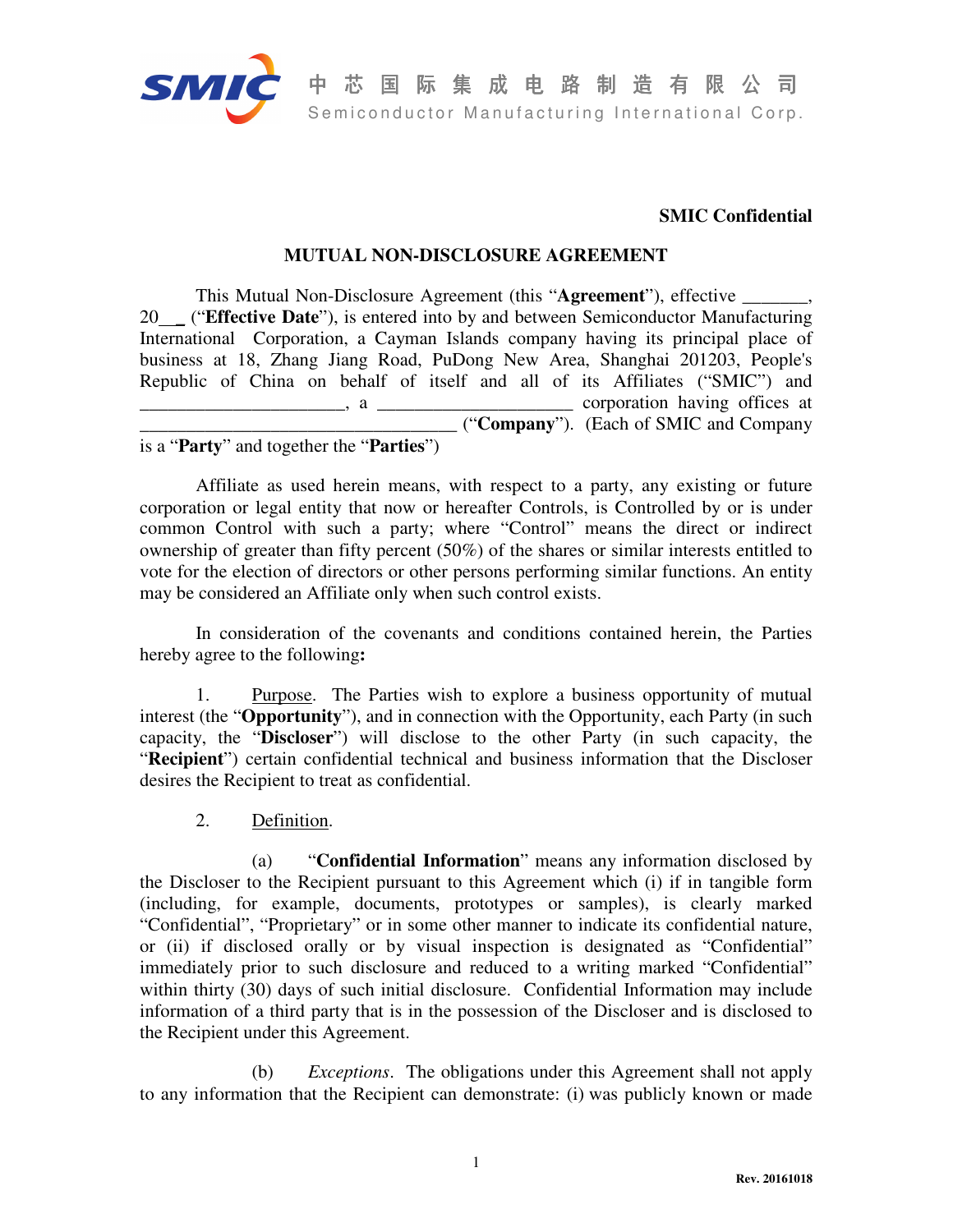generally available in the public domain prior to the time of disclosure by the Discloser; (ii) becomes publicly known or made generally available after disclosure by the Discloser to the Recipient through no action or inaction of the Recipient; (iii) was already in the possession of the Recipient without confidentiality obligations at the time of disclosure by the Discloser as shown by the Recipient's files and records prior to the time of disclosure by the Discloser; (iv) is obtained by the Recipient without confidentiality obligations from a third party without a breach of such third party's obligations of confidentiality; or (v) is independently developed by the Recipient without use of or reference to the Discloser's Confidential Information, as shown by documents and other competent evidence in the Recipient's possession.

(c) *Compelled Disclosure*. If the Recipient becomes legally compelled to disclose Confidential Information, the Recipient will provide the Discloser prompt written notice, if legally permissible, so that the Discloser may seek a protective order, seek another appropriate remedy, or waive the Recipient's compliance with this Agreement. If the Discloser waives the Recipient's compliance with this Agreement or fails to obtain a protective order or other appropriate remedy, the Recipient will furnish only that portion of the Confidential Information that is legally required to be disclosed and will use its best efforts to obtain confidential treatment for such Confidential Information.

3. Non-use and Non-disclosure. The Recipient shall not use any Confidential Information of the Discloser for any purpose except only in connection with the Opportunity. The Recipient shall not disclose, or permit to be disclosed, any of the Discloser's Confidential Information, directly or indirectly, to any third party without the Discloser's express written permission. The Recipient may disclose or grant access to the Discloser's Confidential Information to only those employees of the Recipient who require the Confidential Information in order to evaluate or engage in discussions concerning the Opportunity, and Recipient's agents, representatives, lawyers, consultants and other advisers that have a need to know such Confidential Information. The Recipient shall neither disclose nor grant access to Confidential Information to any employee of the Recipient unless such employee is bound by confidentiality obligations at least as restrictive as the provisions hereof, prior to any disclosure of Confidential Information to such employee. The Recipient shall not reverse engineer, disassemble or decompile any prototypes, software or other tangible objects that embody the Discloser's Confidential Information and that are provided to the Recipient under this Agreement.

4. Maintenance of Confidentiality. The Recipient shall take reasonable measures to protect the secrecy of and avoid disclosure and unauthorized use of the Confidential Information of the Discloser. Without limiting the foregoing, the Recipient shall take at least those measures that it takes to protect its own confidential information of a similar nature, but in no event less than reasonable measures. The Recipient shall reproduce the Discloser's proprietary rights notices on any copies of Confidential Information, in the same manner in which such notices were set forth in or on the original. The Recipient shall promptly notify the Discloser of any use or disclosure of the Discloser's Confidential Information in violation of this Agreement of which the Recipient becomes aware.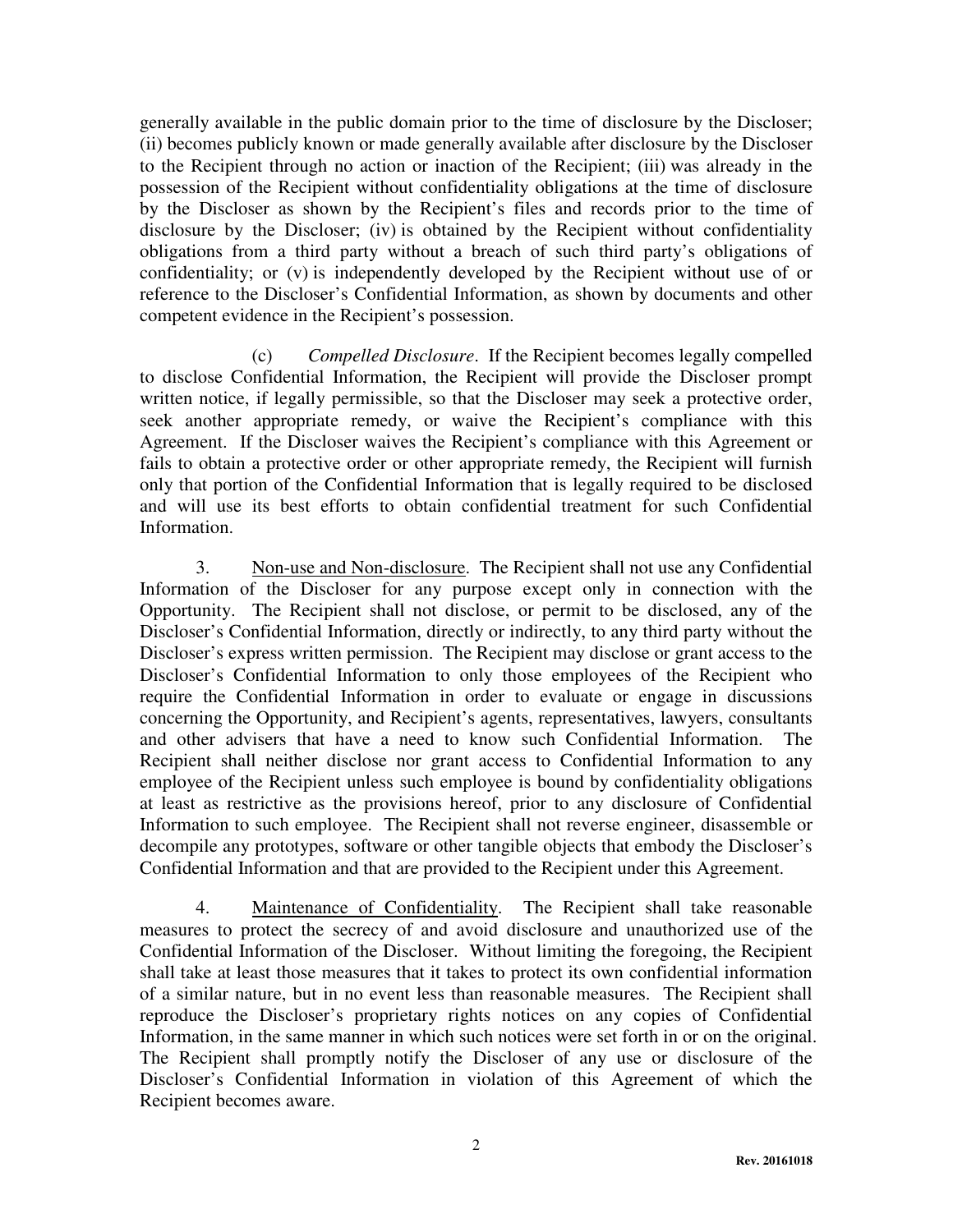5. No Obligation. Nothing in this Agreement shall obligate either Party to enter into any transaction between them, and each Party reserves the right, in its sole discretion, to terminate the discussions contemplated by this Agreement concerning the Opportunity.

6. No Warranty. ALL CONFIDENTIAL INFORMATION IS PROVIDED "AS IS". NEITHER PARTY MAKES ANY WARRANTIES, EXPRESS, IMPLIED OR OTHERWISE, REGARDING THE ACCURACY, COMPLETENESS OR PERFORMANCE OF THE CONFIDENTIAL INFORMATION.

7. Return of Materials. All documents and other tangible objects containing or representing Confidential Information that have been disclosed by the Discloser to the Recipient, and all copies or extracts thereof that are in the possession of the Recipient, shall be and remain the property of the Discloser and shall be promptly returned to the Discloser upon the Discloser's written request or destroyed (with proof of such destruction) promptly after termination of the Agreement.

8. No License. Nothing in this Agreement is intended to grant any rights to the Recipient under any patent, mask work, or copyright of the Discloser, nor shall this Agreement grant either the Recipient any rights in or to the Confidential Information of the Discloser except as expressly set forth in this Agreement.

9. Export Laws. The Recipient represents that it shall adhere to all applicable laws, regulations and rules relating to the import, export and re-export of the Confidential Information or any other product, technology, or software provided hereunder. The Recipient shall not export or re-export any Confidential Information or any product, technology, or software provided hereunder, or the direct product thereof, in violation of any applicable laws, regulations and rules unless properly authorized by the appropriate authorities.

10. Term. This Agreement shall have full legal effect from the Effective Date until terminated by either party by giving 30 days written notice to the other party. Notwithstanding such termination, the obligations of each party concerning confidentiality shall terminate five [5] years following receipt of the Confidential Information.

11. Remedies. The Recipient agrees that any violation or threatened violation of this Agreement may cause irreparable injury to the Discloser, entitling the Discloser to seek injunctive relief in addition to all legal remedies.

12. Miscellaneous. This Agreement shall bind and inure to the benefit of the Parties and their respective successors and permitted assigns. This Agreement will be interpreted and construed in accordance with the laws of the United States and the State of California, without regard to conflict of law principles. All disputes arising out of this Agreement will be subject to the exclusive jurisdiction and venue of the State and federal courts located in Santa Clara County, California, and each Party hereby consents to the personal jurisdiction thereof. This Agreement contains the entire agreement between the